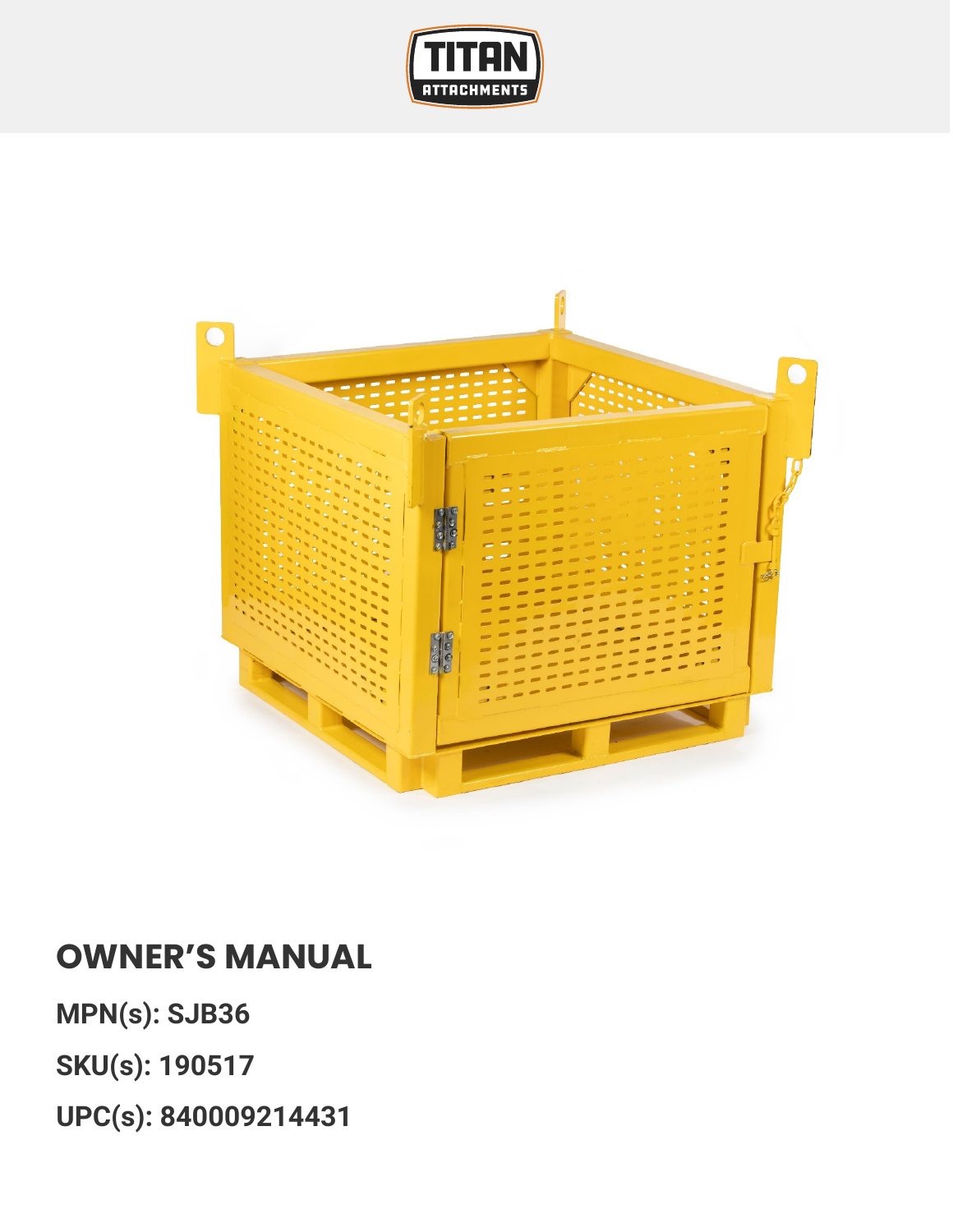## **PARTS DIAGRAM / EXPLODED VIEW**



| <b>ITEM</b> | <b>PART</b> | <b>DESCRIPTION</b>                     | <b>QTY</b> |
|-------------|-------------|----------------------------------------|------------|
| (1)         | SJSB01      | <b>SQUARE JOBSITE BASKET</b>           |            |
| (2)         | SJSB02      | <b>LYNCH PIN</b>                       |            |
| (3)         | SJSB03      | <b>2-INCH CRANE SUSPENSION NOTCHES</b> |            |
| (4)         | SJSB04      | <b>FORKLIFT ACCESS</b>                 |            |